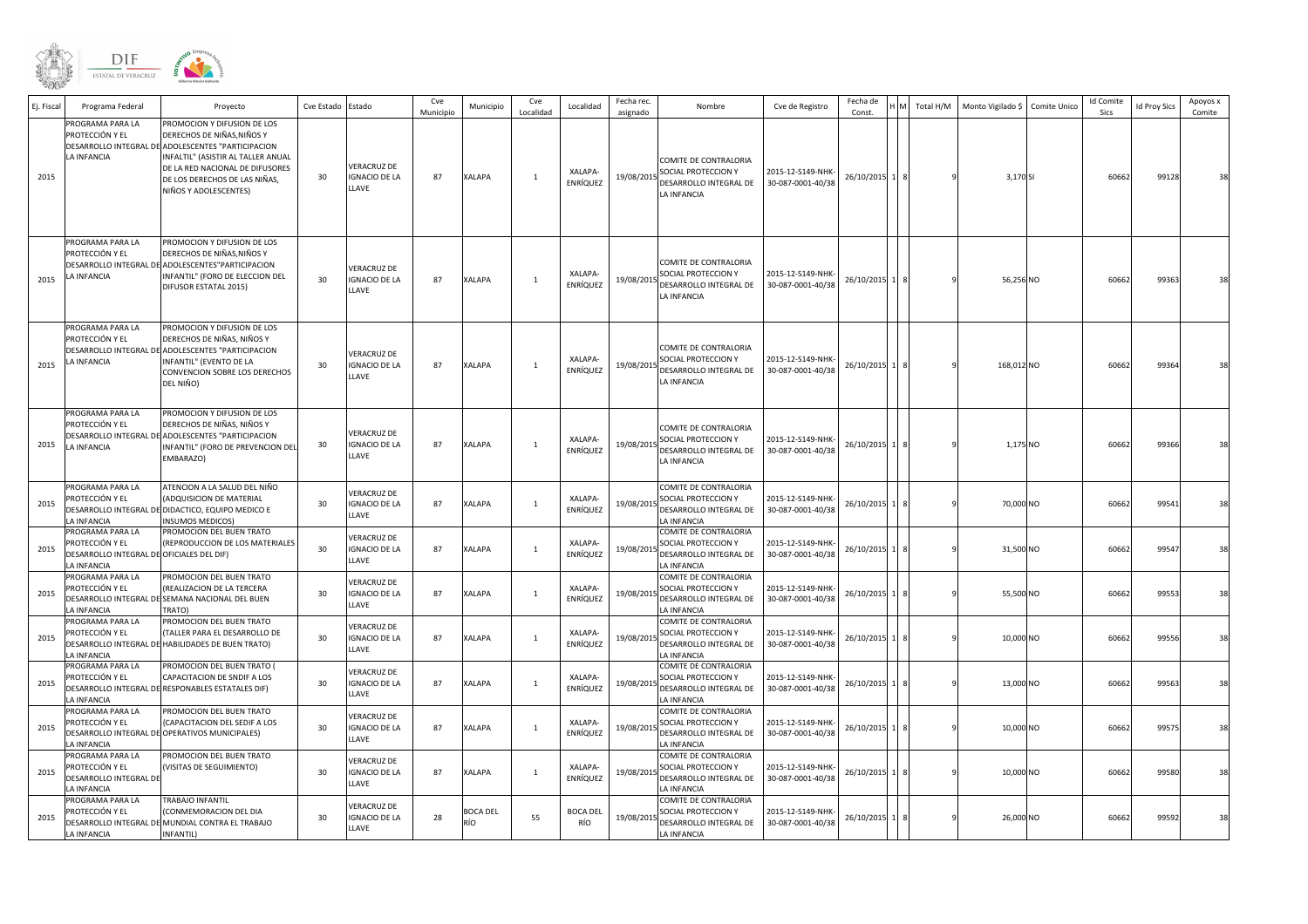|            | DIF<br><b>ESTATAL DE VERACRUZ</b>                                                                 |                                                                                                                                                    |                 |                                                     |                  |                             |                  |                             |                        |                                                                                             |                                        |                    |              |                   |              |                          |                     |                    |
|------------|---------------------------------------------------------------------------------------------------|----------------------------------------------------------------------------------------------------------------------------------------------------|-----------------|-----------------------------------------------------|------------------|-----------------------------|------------------|-----------------------------|------------------------|---------------------------------------------------------------------------------------------|----------------------------------------|--------------------|--------------|-------------------|--------------|--------------------------|---------------------|--------------------|
| Ej. Fiscal | Programa Federal                                                                                  | Proyecto                                                                                                                                           | Cve Estado      | stado                                               | Cve<br>Municipio | Municipio                   | Cve<br>Localidad | Localidad                   | Fecha rec.<br>asignado | Nombre                                                                                      | Cve de Registro                        | Fecha de<br>Const. | Total H/M    | Monto Vigilado \$ | Comite Unico | <b>Id Comite</b><br>Sics | <b>Id Proy Sics</b> | Apoyos x<br>Comite |
| 2015       | <b>PROGRAMA PARA LA</b><br>PROTECCIÓN Y EL<br>DESARROLLO INTEGRAL DE<br>A INFANCIA                | <b>FRABAJO INFANTIL (ENTREGA DE</b><br>BECAS)                                                                                                      | 30              | /ERACRUZ DE<br><b>IGNACIO DE LA</b><br>LAVE         | 87               | <b>KALAPA</b>               | $\overline{1}$   | XALAPA-<br>ENRÍQUEZ         | 19/08/201              | COMITE DE CONTRALORIA<br>SOCIAL PROTECCION Y<br>DESARROLLO INTEGRAL DE<br>A INFANCIA        | 2015-12-S149-NHK-<br>30-087-0001-40/38 | 26/10/2015         |              | 354,000 NO        |              | 60662                    | 99599               | 38                 |
| 2015       | PROGRAMA PARA LA<br>PROTECCIÓN Y EL<br>ESARROLLO INTEGRAL DE<br>A INFANCIA                        | EXPLOTACION SEXUAL INFANTIL Y<br>TRATA DE PERSONAS (DISEÑO<br>ELABORACION Y REPRODUCCION DE<br><b>MATERIALES EDUCATIVOS)</b>                       | 30              | /ERACRUZ DE<br><b>GNACIO DE LA</b><br>LAVE          | 87               | <b>XALAPA</b>               |                  | XALAPA-<br>ENRÍQUEZ         | 19/08/2015             | COMITE DE CONTRALORIA<br>SOCIAL PROTECCION Y<br>DESARROLLO INTEGRAL DE<br>A INFANCIA        | 2015-12-S149-NHK<br>30-087-0001-40/38  | 26/10/2015         |              | 26,099 NO         |              | 60662                    | 99606               | 38                 |
| 2015       | <b>PROGRAMA PARA LA</b><br>PROTECCIÓN Y EL<br>A INFANCIA                                          | EXPLOTACION SEXUAL INFANTIL Y<br><b>FRATA DE PERSONAS (FORO DE</b><br>DESARROLLO INTEGRAL DE PROTECCION DE DERECHOS<br><b>I IVENILES</b>           | 30              | <b>ERACRUZ DE</b><br><b>IGNACIO DE LA</b><br>LLAVE  | 44               | CÓRDOBA                     | $\overline{1}$   | CÓRDOBA                     | 19/08/2019             | COMITE DE CONTRALORIA<br>SOCIAL PROTECCION Y<br>DESARROLLO INTEGRAL DE<br>A INFANCIA        | 2015-12-S149-NHK<br>30-087-0001-40/38  | 26/10/2015         | $\mathbf{q}$ | 127,000 NO        |              | 60662                    | 99613               | 38                 |
| 2015       | <b>ROGRAMA PARA LA</b><br>PROTECCIÓN Y EL<br>ESARROLLO INTEGRAL DE<br>A INFANCIA                  | EXPLOTACION SEXUAL INFANTIL Y<br>FRATA DE PERSONAS (CAMPAÑA DE<br>DIFUSION PARA LA PREVENCION DE<br>A EXPLOTACION SEXUAL INFANTIL)                 | 30 <sup>°</sup> | /ERACRUZ DE<br><b>IGNACIO DE LA</b><br>LLAVE        | 87               | <b>KALAPA</b>               |                  | XALAPA-<br>ENRÍQUEZ         | 19/08/2015             | COMITE DE CONTRALORIA<br>SOCIAL PROTECCION Y<br>DESARROLLO INTEGRAL DE<br>A INFANCIA        | 2015-12-S149-NHK<br>30-087-0001-40/38  | 26/10/2015         |              | 22,000 NO         |              | 60662                    | 99618               | 38                 |
| 2015       | ROGRAMA PARA LA<br>PROTECCIÓN Y EL<br>A INFANCIA                                                  | ABUSO SEXUAL INFANTIL (ESTUDIO DE<br>DIAGNOSTICO ESTATAL BAJO LA<br>DESARROLLO INTEGRAL DE PERSPECTIVA DE GENERO EN<br><b>SECTORES INFANTILES)</b> | 30              | <b>VERACRUZ DE</b><br><b>IGNACIO DE LA</b><br>LLAVE | 87               | XALAPA                      | $\overline{1}$   | XALAPA-<br>ENRÍQUEZ         | 19/08/2019             | COMITE DE CONTRALORIA<br>SOCIAL PROTECCION Y<br>DESARROLLO INTEGRAL DE<br>LA INFANCIA       | 2015-12-S149-NHK<br>30-087-0001-40/38  | 26/10/2015         | $\mathbf{q}$ | 46,000 NO         |              | 60662                    | 99625               | 38                 |
| 2015       | PROGRAMA PARA LA<br>ROTECCIÓN Y EL<br>A INFANCIA                                                  | ABUSO SEXUAL INFANTIL (CAMPAÑA<br>DIRIGIDA A LOS PERPETRADORES DEL<br>ESARROLLO INTEGRAL DE ABUSO SEXUAL INFANTIL)                                 | 30              | <b>VERACRUZ DE</b><br><b>GNACIO DE LA</b><br>LAVE   | 87               | XALAPA                      |                  | XALAPA-<br>ENRÍQUEZ         | 19/08/2015             | COMITE DE CONTRALORIA<br>SOCIAL PROTECCION Y<br>DESARROLLO INTEGRAL DE<br>A INFANCIA        | 2015-12-S149-NHK<br>30-087-0001-40/38  | 26/10/2015         |              | 27,000 NO         |              | 60662                    | 99637               | 38                 |
| 2015       | ROGRAMA PARA LA<br>PROTECCIÓN Y EL<br>A INFANCIA                                                  | ABUSO SEXUAL INFANTIL<br>(CAPACITACION A LOS PROMOTORES<br>DESARROLLO INTEGRAL DE ESTATALES Y MUNICIPALES DIF)                                     | 30              | /ERACRUZ DE<br><b>IGNACIO DE LA</b><br>LLAVE        | 87               | <b>KALAPA</b>               | 1                | XALAPA-<br>ENRÍQUEZ         | 19/08/2019             | COMITE DE CONTRALORIA<br>SOCIAL PROTECCION Y<br>DESARROLLO INTEGRAL DE<br>LA INFANCIA       | 2015-12-S149-NHK-<br>30-087-0001-40/38 | 26/10/2015         |              | 20,000 NO         |              | 60662                    | 99643               | 38                 |
| 2015       | <b>ROGRAMA PARA LA</b><br>'ROTECCIÓN Y EL<br>ESARROLLO INTEGRAL DE SEXUAL INFANTIL)<br>A INFANCIA | ABUSO SEXUAL INFANTIL (CONGRESO<br>INTERNACIONAL SOBRE EL ABUSO                                                                                    | 30              | /ERACRUZ DE<br><b>IGNACIO DE LA</b><br>LAVE         | 87               | <b>KALAPA</b>               |                  | XALAPA-<br>ENRÍQUEZ         | 19/08/2015             | COMITE DE CONTRALORIA<br>SOCIAL PROTECCION Y<br>DESARROLLO INTEGRAL DE<br>A INFANCIA        | 2015-12-S149-NHK<br>30-087-0001-40/38  | 26/10/2015         |              | 6,995 NO          |              | 60662                    | 9965                | 38                 |
| 2015       | ROGRAMA PARA LA<br>PROTECCIÓN Y EL<br>DESARROLLO INTEGRAL DE<br>A INFANCIA                        | ATENCION ASISTENCIAL CADI                                                                                                                          | 30              | <b>VERACRUZ DE</b><br><b>IGNACIO DE LA</b><br>LLAVE | 87               | <b>KALAPA</b>               | $\mathbf{1}$     | XALAPA-<br>ENRÍQUEZ         | 19/08/2019             | COMITE DE CONTRALORIA<br>SOCIAL PROTECCION Y<br>DESARROLLO INTEGRAL DE<br>A INFANCIA        | 2015-12-S149-NHK<br>30-087-0001-40/38  | 26/10/2015         |              | 309,000 NO        |              | 60662                    | 100049              | 38                 |
| 2015       | PROGRAMA PARA LA<br>PROTECCIÓN Y EL<br><b>DESARROLLO INTEGRAL DE</b><br>A INFANCIA                | COMITE DE SEGUIMIENTO Y<br>VIGILANCIA DE LA APLICACION DE LA<br>CONVENCION DE LOS DERECHOS DEL<br>VIÑO                                             | 30              | <b>VERACRUZ DE</b><br><b>GNACIO DE LA</b><br>LAVE   | 87               | XALAPA                      |                  | XALAPA-<br>ENRÍQUEZ         | 19/08/2015             | COMITE DE CONTRALORIA<br>SOCIAL PROTECCION Y<br>DESARROLLO INTEGRAL DE<br>A INFANCIA        | 2015-12-S149-NHK<br>30-087-0001-40/38  | 26/10/2015         |              | 44,000 NO         |              | 60662                    | 103500              | 38                 |
| 2015       | ROGRAMA PARA LA<br>PROTECCIÓN Y EL<br>DESARROLLO INTEGRAL DE INFANCIA (CCPI)<br>LA INFANCIA       | OPERACION DE CENTROS<br>COMUNITARIOS DE PROTECCION A LA                                                                                            | 30              | <b>ERACRUZ DE</b><br><b>IGNACIO DE LA</b><br>LLAVE  | 46               | COSAUTLÁN<br>DF<br>CARVAJAL | $\overline{1}$   | COSAUTLÁN<br>DE<br>CARVAJAL | 19/08/2015             | COMITE DE CONTRALORIA<br>SOCIAL PROTECCION Y<br>DESARROLLO INTEGRAL DE<br>LA INFANCIA       | 2015-12-S149-NHK<br>30-087-0001-40/38  | 26/10/2015         |              | 25,340 NO         |              | 60662                    | 10461               | 38                 |
| 2015       | <b>ROGRAMA PARA LA</b><br>PROTECCIÓN Y EL<br>ESARROLLO INTEGRAL DE<br>A INFANCIA                  | OPERACION DE GRUPOS DE LIDERES<br>COMUNITARIOS (GLC)                                                                                               | 30              | /ERACRUZ DE<br><b>IGNACIO DE LA</b><br>LAVE.        | 87               | XALAPA                      | $\overline{1}$   | XALAPA-<br>ENRÍQUEZ         | 19/08/2015             | COMITE DE CONTRALORIA<br>SOCIAL PROTECCION Y<br>DESARROLLO INTEGRAL DE<br>A INFANCIA        | 2015-12-S149-NHK<br>30-087-0001-40/38  | 26/10/2015         |              | 82,698 NO         |              | 60662                    | 104618              | 38                 |
| 2015       | <b>ROGRAMA PARA LA</b><br>PROTECCIÓN Y EL<br>A INFANCIA                                           | ADECUACION Y EQUIPAMIENTO DE<br>CENTROS COMUNITARIOS DE<br>DESARROLLO INTEGRAL DE PROTECCION A LA INFANCIA (CCPI)                                  | 30              | /ERACRUZ DE<br><b>IGNACIO DE LA</b><br>LLAVE        | 46               | COSAUTLÁN<br>DE<br>CARVAJAL | 1                | COSAUTLÁN<br>DE<br>CARVAJAL | 19/08/2019             | <b>COMITE DE CONTRALORIA</b><br>SOCIAL PROTECCION Y<br>DESARROLLO INTEGRAL DE<br>A INFANCIA | 2015-12-S149-NHK<br>30-087-0001-40/38  | 26/10/2015         |              | 45,000 NO         |              | 60662                    | 104625              | 38                 |
| 2015       | <b>ROGRAMA PARA LA</b><br>PROTECCIÓN Y EL<br>A INFANCIA                                           | OPERACION DE MODULOS '<br>ALBERGUES. PARA NIÑAS. NIÑOS Y<br>DESARROLLO INTEGRAL DE ADOLESCENTES MIGRANTES Y<br>REPATRIADOS                         | 30              | <b>VERACRUZ DE</b><br><b>GNACIO DE LA</b><br>LAVE   | 3                | ACAYUCAN                    | $\overline{1}$   | ACAYUCAN                    | 19/08/2015             | COMITE DE CONTRALORIA<br>SOCIAL PROTECCION Y<br>DESARROLLO INTEGRAL DE<br>A INFANCIA        | 2015-12-S149-NHK<br>30-087-0001-40/38  | 26/10/2015         |              | 10,000 NO         |              | 60662                    | 104635              | 38                 |
| 2015       | ROGRAMA PARA LA<br>PROTECCIÓN Y EL<br>DESARROLLO INTEGRAL DE<br>A INFANCIA                        | RETRONO SEGURO DE NIÑAS, NIÑOS '<br>ADOLESCENTES MIGRANTES Y<br>REPATRIADOS NO ACOMPAÑADOS<br>HASTA SU LUGAR DE RESIDENCIA                         | 30              | <b>/ERACRUZ DE</b><br><b>IGNACIO DE LA</b><br>LLAVE | 87               | <b>KALAPA</b>               | 1                | XALAPA-<br>ENRÍQUEZ         | 19/08/2019             | COMITE DE CONTRALORIA<br>SOCIAL PROTECCION Y<br>DESARROLLO INTEGRAL DE<br>LA INFANCIA       | 2015-12-S149-NHK<br>30-087-0001-40/38  | 26/10/2015         |              | 80,000 NO         |              | 60662                    | 104650              | 38                 |
| 2015       | <b>ROGRAMA PARA LA</b><br>'ROTECCIÓN Y EL<br>DESARROLLO INTEGRAL DE COMUNITARIA<br>A INFANCIA     | MPLEMENTACION DE PLANES<br>INDIVIDUALES DE REINSERCION                                                                                             | 30              | /ERACRUZ DE<br><b>IGNACIO DE LA</b><br>LAVE         | 87               | XALAPA                      |                  | XALAPA-<br>ENRÍQUEZ         | 19/08/2015             | COMITE DE CONTRALORIA<br>SOCIAL PROTECCION Y<br>DESARROLLO INTEGRAL DE<br>LA INFANCIA       | 2015-12-S149-NHK<br>30-087-0001-40/38  | 26/10/2015         | $\mathbf{q}$ | 16,996 NO         |              | 60662                    | 104666              | 38                 |